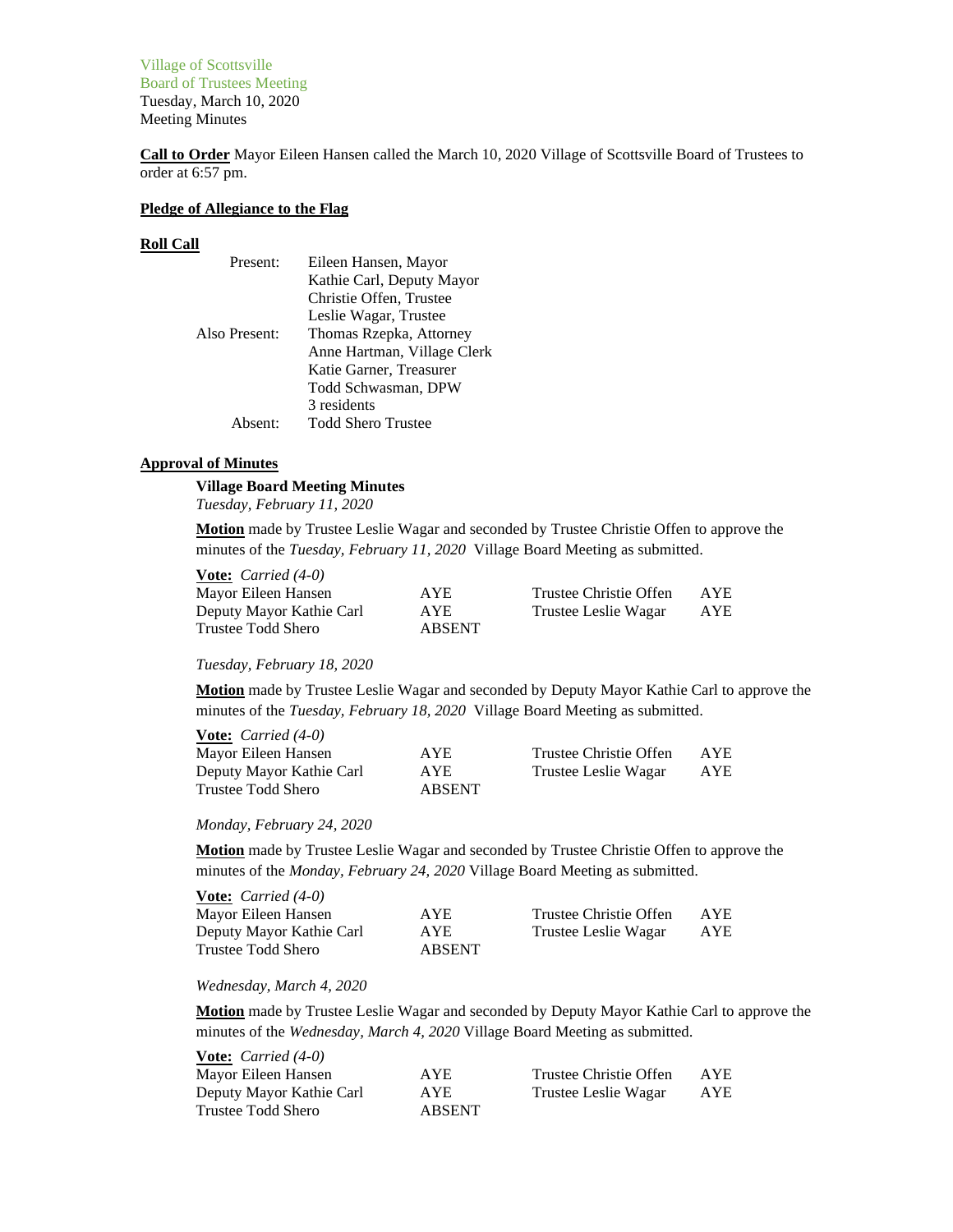# **Dave Willard, MRB**

Submitting report to state for review

Next grant – WQIP Water Quality Improvement Project – submit July 2020, awarded Dec. 2020 at the earliest.

Recommends budgeting \$6,000 for grant writing

#### **Public Before the Board**

No public

# **Public Hearing**

*Budget Hearing*

**Motion** made by Trustee Leslie Wagar and seconded by Deputy Mayor Kathie Carl to set a public hearing April 14, 2020 at 7:15 pm to consider approval of the proposed 2020 / 2021 budget. **Vote:** *Carried (4-0)*

| $\overline{V}$           |            |                        |            |
|--------------------------|------------|------------------------|------------|
| Mayor Eileen Hansen      | <b>AYE</b> | Trustee Christie Offen | <b>AYE</b> |
| Deputy Mayor Kathie Carl | <b>AYE</b> | Trustee Leslie Wagar   | AYE        |
| Trustee Todd Shero       | ABSENT     |                        |            |

# **Reports - Attorney Thomas Rzepka**

RG&E easement needed on Oakwood Lane, certification that the land indeed belongs to N. Jurs

# **Department Reports**

# **Treasurer Report – Katie Garner**

# **Contents**

| <b>Treasurers Report</b>                  |
|-------------------------------------------|
| AP Checking Rec                           |
| <b>Bank-Book Activity</b>                 |
| <b>MM Reserve Accounts</b>                |
| <b>AP Check Listing Prepaids</b>          |
| AP Check Listing Payables thru 03/10/2020 |
| Revenue Report                            |
| <b>Expense Report</b>                     |
|                                           |

# **Treasurers Report -** Katie Garner

**3/10/2020**

*Month End Close February 29, 2020*

## **Payables:**

| Prepaids thru $03/03/2020$ | \$11,660.84 |
|----------------------------|-------------|
| Payables thru 03/10/2020   | \$39,358.74 |

# **Updates:**

*Will do Budget Transfers etc. at next treasurers meeting 03/18/2020*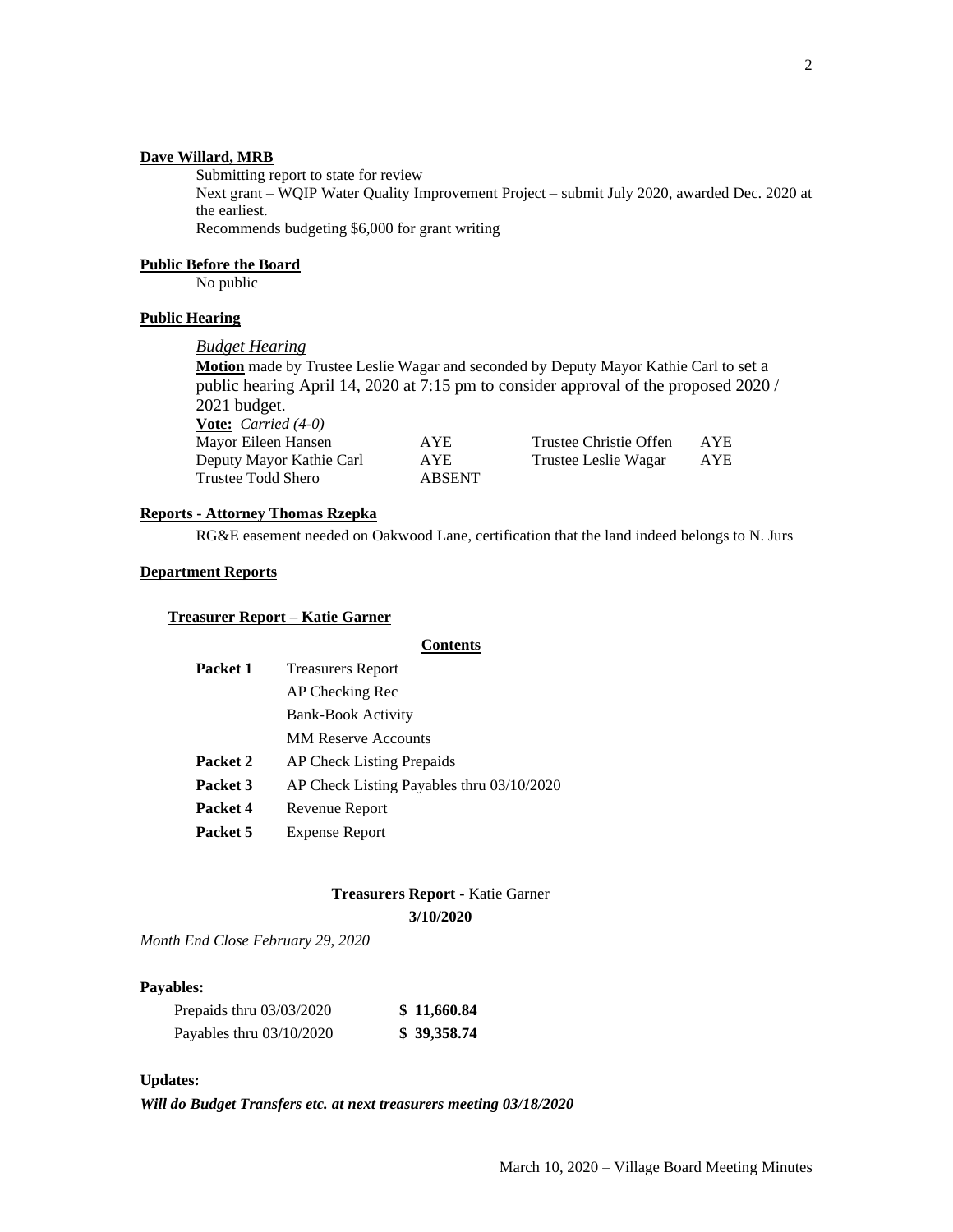Received Town Sewer bill payment

Received Charter Franchise fees \$ 25,110.59 budgeted \$24,000 small surplus Received Monroe County Sales Tax Q4 \$ 135,281.89

Submitted Tax Limit form to OSC

Budget Preparation

#### *Prepaid Bills:*

**Motion** made by Trustee Leslie Wagar and seconded by Deputy Mayor Kathie Carl to approve the prepaid bills through February 24, 2020, with totaling *\$11,660.84*.

| <b><u>Vote:</u></b> <i>Carried</i> $(4-0)$ |               |                        |      |
|--------------------------------------------|---------------|------------------------|------|
| Mayor Eileen Hansen                        | <b>AYE</b>    | Trustee Christie Offen | AYE. |
| Deputy Mayor Kathie Carl                   | AYE.          | Trustee Leslie Wagar   | AYE  |
| Trustee Todd Shero                         | <b>ABSENT</b> |                        |      |

## *Pay Bills:*

**Motion** made by Trustee Leslie Wagar and seconded by Trustee Christie Offen to approve payables on the AP Check Register Report through March 10, 2020, with General Payables totaling *\$39,358.74*.

| <b>Vote:</b> <i>Carried</i> $(4-0)$ |               |                        |            |
|-------------------------------------|---------------|------------------------|------------|
| Mayor Eileen Hansen                 | AYE.          | Trustee Christie Offen | AYE.       |
| Deputy Mayor Kathie Carl            | <b>AYE</b>    | Trustee Leslie Wagar   | <b>AYE</b> |
| Trustee Todd Shero                  | <b>ABSENT</b> |                        |            |

## **DPW – Ken Bohn & Todd Schwasman**

- Started stump removals around the village
- Removal of 6 trees around the village
- Painting of the office, breakroom & bathroom is completed
- Tree cleanup wind took down large tree at the end of E Genesee St.
- Vehicle and plow maintenance. Received new plows for F450 & Durastar
- Sanded and stained tables at Johnson park
- Shop cleanup
- Garbage truck should be coming in the next couple of months. The Office has received confirmation that the \$65,000 grant money can be used for the truck.

#### **Building Inspector/Code Enforcement Officer**

#### *Building Inspector*

Coopervision office interior remodel along with the front entrance remodel is coming along nicely and is progressing with their time frame.

A lot of sales seem to be popping up lately on main street. Numerous requests for info on buildings from Realtors.

Working on checking in on progress of old permits to see if jobs have been completed or if they need permit renewals.

Closed out 4 old permits and issued certificate of compliances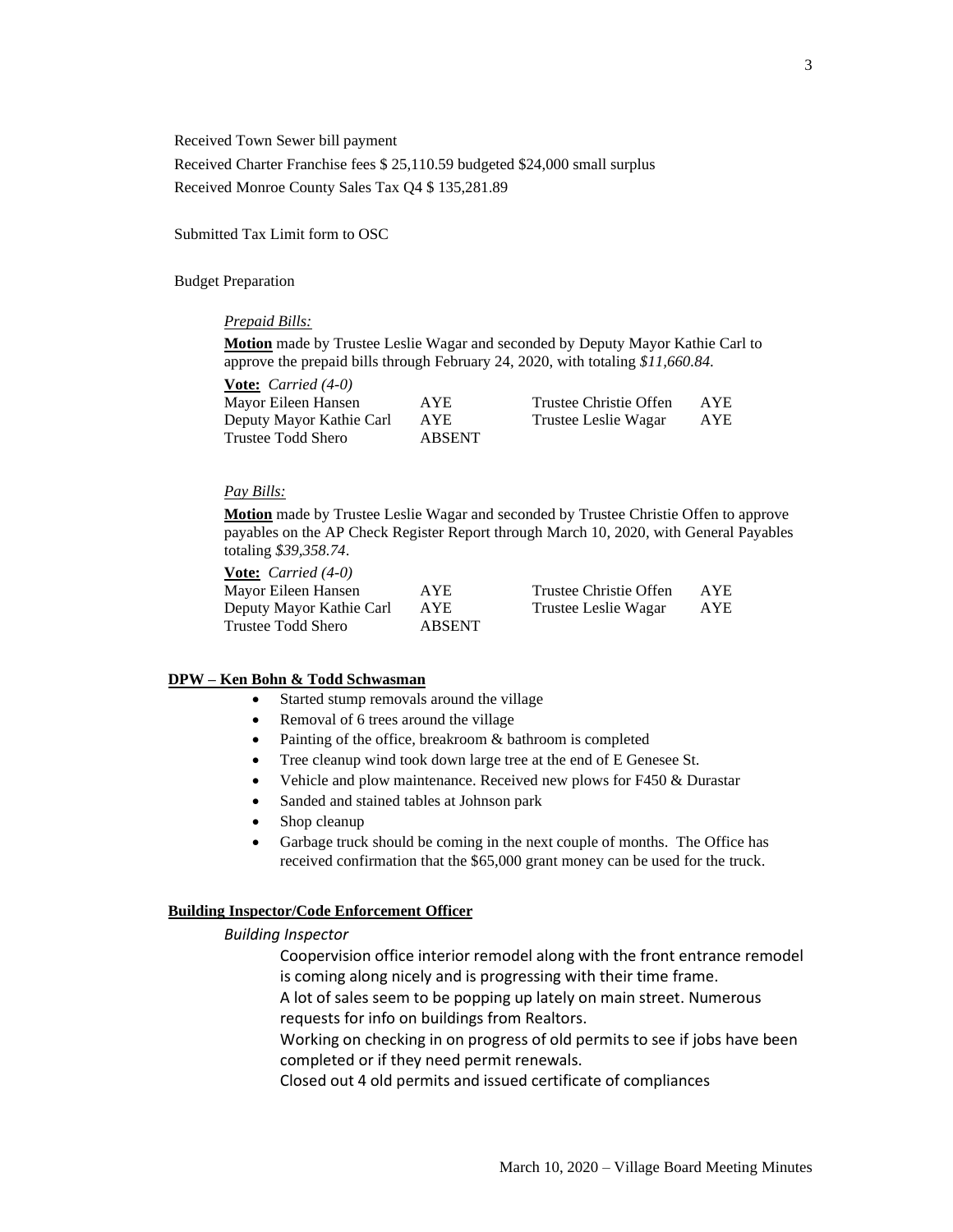#### *Fire Marshal*

Working with Coopervision on Sprinkler and Fire Alarm plans for moving sprinkler and fire alarm heads due to the new layout of the building. Continuing fire safety inspections throughout the village.

#### *Code Enforcement*

Property maintenance complaints and concerns keep coming in and I have been in contact with homeowners to resolve some issues.

Keeping an eye on the garage on Rochester Street to make sure storage issues are being maintained. MCSO has been in contact with the owner due to noise complaints during non-business hours.

#### *Updates*

I will be putting a letter to go into the upcoming newsletter, to keep residents aware of some of the regular property maintenance issues.

# **Clerk – Anne Hartman**

# *Park Permits*

| Travis Clark, | Saturday, April 11, 2020     |
|---------------|------------------------------|
| Joanne Dunlap | Sunday, May 3, 2020          |
| Tom Nersinger | Saturday, September 12, 2020 |

### *Election Inspectors*

Laura Baldwin, Inspector Barbara Boyd, Inspector Ann Jacobson, Inspector John Hendrickson, Inspector Juan Parra, Interpreter

**Motion** made by Trustee Leslie Wagar and seconded by Trustee Christie Offen to approve the listed Election Inspectors and Interpreter for the March 18, 2020 Village election held at the Wheatland Municipal Building.

**Vote:** *Carried (3-0-1 Abstention)* Mayor Eileen Hansen AYE Trustee Christie Offen AYE Deputy Mayor Kathie Carl ABSTAIN Trustee Leslie Wagar AYE Trustee Todd Shero ABSENT

| Trustee Christie Offen | <b>AYI</b> |
|------------------------|------------|
| Trustee Leslie Wagar   | AYI        |

#### **Trustee Reports:**

#### **Deputy Mayor Kathie Carl** – Finance

Fire District planning

**Trustee Christie Offen -** Grants Working with the Mayor on grant opportunities

**Trustee Todd Shero - E**quipment Absent

**Trustee Leslie Wagar - C**ommunications